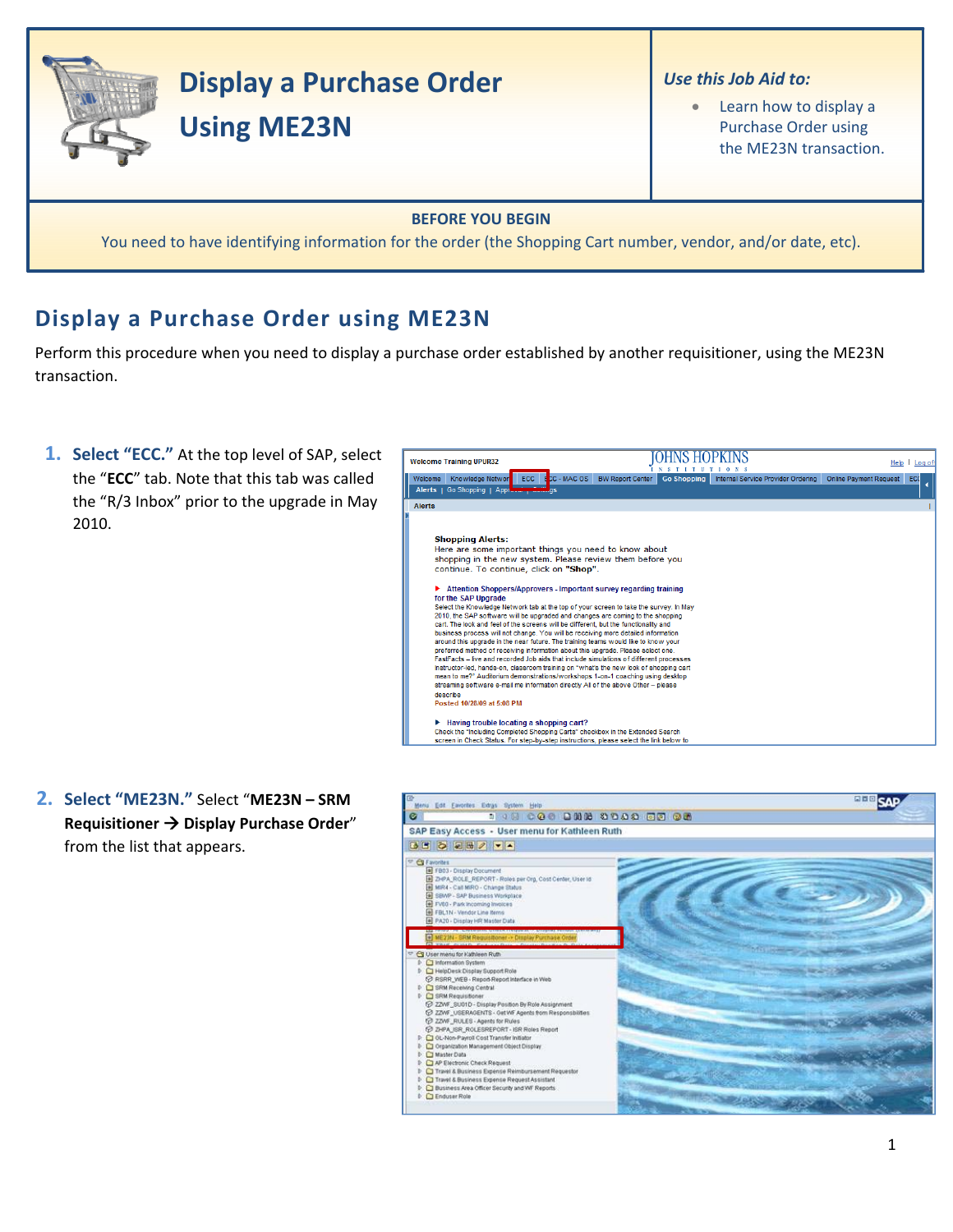- **3. Enter the PO Number.** The most Purchase Order you viewed will app default. Click the "**Select Document**" icon, and then enter the PO number of the purchase order you would like to find.
	- Click "**Other Document**" when the PO number has been entered.

| recent                    | Purchase Order Edit Ooto Environment System Help                              | <b>2 18 000 200 3000 100 00</b>                    |                     |     |                                                |                     |                                 |              |                    | <b>SHARE SALLY</b>                                          |
|---------------------------|-------------------------------------------------------------------------------|----------------------------------------------------|---------------------|-----|------------------------------------------------|---------------------|---------------------------------|--------------|--------------------|-------------------------------------------------------------|
| oear by                   | SRM Purchase Order 2000850308 Created by Suzette Saunders                     |                                                    |                     |     |                                                |                     |                                 |              |                    |                                                             |
|                           | Document Overview Off 2 2 2 2 Print Preview   Messages   1 2 Personal Setting |                                                    |                     |     |                                                |                     |                                 |              |                    |                                                             |
|                           | - Tur SRM Purchase Order 1 2008858388 Vendor                                  |                                                    | 1015940 BOMGAR CORP |     | Doc. date                                      |                     | 02/02/2019                      |              |                    |                                                             |
| <b>To Select Document</b> | $\Box$                                                                        | ns Texts Address                                   | Communication       |     | <b>Partners</b>                                |                     | Additional Data Crg Data Status |              |                    |                                                             |
| PO                        | $2000050100$ $\odot$                                                          |                                                    | Currency            | USD |                                                |                     |                                 |              |                    |                                                             |
|                           |                                                                               | 0.000 x<br>0.000 x                                 | Eichange Rate       |     | 1.00000                                        | <b>CERTRANETIEN</b> |                                 |              |                    |                                                             |
| ®PO                       |                                                                               | <b>JATION</b>                                      | <b>TIOR Message</b> |     |                                                |                     |                                 |              |                    |                                                             |
| O Purch. Requisition      |                                                                               |                                                    |                     |     |                                                |                     |                                 |              |                    |                                                             |
|                           |                                                                               | <b>Short Text</b><br>Annual Maintenance for        | PO Quantity         |     | O., CDeliv: Date Net Price<br>1EA 0 02/03/2010 |                     | Curr. Per<br>399.00USD          | $\mathbf{u}$ | O. Matl Group Pint | ш<br>EA SOFTWARE 1099 JHU Servic                            |
|                           |                                                                               | Annual Maint for Bomgar<br>Annual Maint for Bomgar |                     |     | 3EA 0 02/03/2010<br>2EA 0 02/03/2010           |                     | 385.10USD<br>399.00USD          |              |                    | EA SOFTWARE 1099JHU Service<br>EA SOFTWARE 1099 JHU Service |
| Other Document            |                                                                               |                                                    |                     |     |                                                |                     |                                 |              |                    |                                                             |
|                           |                                                                               |                                                    |                     |     |                                                |                     |                                 |              |                    |                                                             |

- **4. Review the PO.** The purchase order will be displayed with the general information at the top. It also shows several tabs, each of which contains different information about the PO.
	- To view the "**Item Detail,**" click the icon next to "Item Detail" at the bottom of the screen. This will expand the item detail and show additional tabs, including Account Assignment (indicating the chart of accounts related information for the PO), Purchase Order History, and Invoice (indicating the status of goods receipt and invoices processed).

|                |                  |                        |                                  | No variation of the Purchase Order (b) 2008050308 Vendor                                    | 1015840 BOMGAR CORP. |                  | 02/02/2010<br>Doc. date   |               |                   |                               |
|----------------|------------------|------------------------|----------------------------------|---------------------------------------------------------------------------------------------|----------------------|------------------|---------------------------|---------------|-------------------|-------------------------------|
| defined -      |                  |                        |                                  | Occasion out Conditions Teds Address Communication Partners Additional Data Org Data Status |                      |                  |                           |               |                   |                               |
|                |                  | Payment Terms          | 2001(0)                          |                                                                                             | Currency             | <b>USD</b>       |                           |               |                   |                               |
| 0000           | Payment in       |                        |                                  | $0$ days $0.600$ t                                                                          | Exchange Rate        | 1.00000          | <b>I Extra Rate Food</b>  |               |                   |                               |
|                | Payment in       |                        |                                  | 6 days 8.888 %                                                                              |                      |                  |                           |               |                   |                               |
| $\ddot{\cdot}$ | Payment in       |                        | 0 days net                       | <b>F08 DESTINATION</b>                                                                      |                      |                  |                           |               |                   |                               |
|                | <b>Incoterms</b> |                        |                                  |                                                                                             | El GR Message        |                  |                           |               |                   |                               |
|                |                  |                        | <b>Millians</b> In A It Motorial | <b>Short Text</b>                                                                           | PO Quantity          |                  | O. COelv. Date  Net Price | Curr. Per.    | O. Mad Group Pint |                               |
|                |                  | ×                      |                                  | Annual Maintenance for                                                                      |                      | TEA 0 02/83/2010 | 399.00USD 1               |               |                   | EA SOFTWARE 1099 JHU Servil . |
|                |                  |                        |                                  | Annual Maint for Borngar                                                                    |                      | JEA 0 02/03/2010 | 305.10USD                 | $\rightarrow$ |                   | EA SOFTWARE 1099 JHU Servis   |
|                |                  |                        |                                  | Annual Maint for Borngar                                                                    |                      | 2EA 0 02/03/2010 | 399.00050 1               |               |                   | EA SOFTWARE 1099 JHU Servis   |
|                |                  |                        |                                  |                                                                                             |                      |                  |                           |               |                   |                               |
|                |                  |                        |                                  |                                                                                             |                      |                  |                           |               |                   |                               |
|                |                  |                        |                                  |                                                                                             |                      |                  |                           |               |                   |                               |
|                |                  |                        |                                  |                                                                                             |                      |                  |                           |               |                   |                               |
|                |                  |                        |                                  |                                                                                             |                      |                  |                           |               |                   |                               |
|                |                  |                        |                                  |                                                                                             |                      |                  |                           |               |                   |                               |
|                |                  |                        |                                  |                                                                                             |                      |                  |                           |               |                   |                               |
|                |                  |                        |                                  |                                                                                             |                      |                  |                           |               |                   |                               |
|                |                  |                        |                                  |                                                                                             |                      |                  |                           |               |                   |                               |
|                |                  |                        |                                  |                                                                                             |                      |                  |                           |               |                   |                               |
|                |                  |                        |                                  |                                                                                             |                      |                  |                           |               |                   |                               |
|                |                  |                        |                                  |                                                                                             |                      |                  |                           |               |                   |                               |
|                |                  |                        |                                  |                                                                                             |                      |                  |                           |               |                   |                               |
|                |                  |                        |                                  |                                                                                             |                      |                  |                           |               |                   |                               |
|                |                  |                        |                                  |                                                                                             |                      |                  |                           |               |                   |                               |
|                |                  |                        |                                  |                                                                                             |                      |                  |                           |               |                   |                               |
|                |                  |                        |                                  |                                                                                             |                      |                  |                           |               |                   |                               |
|                |                  |                        |                                  |                                                                                             |                      |                  |                           |               |                   | ſ.                            |
|                |                  | $\left  \cdot \right $ |                                  |                                                                                             |                      |                  |                           |               |                   | $+$                           |